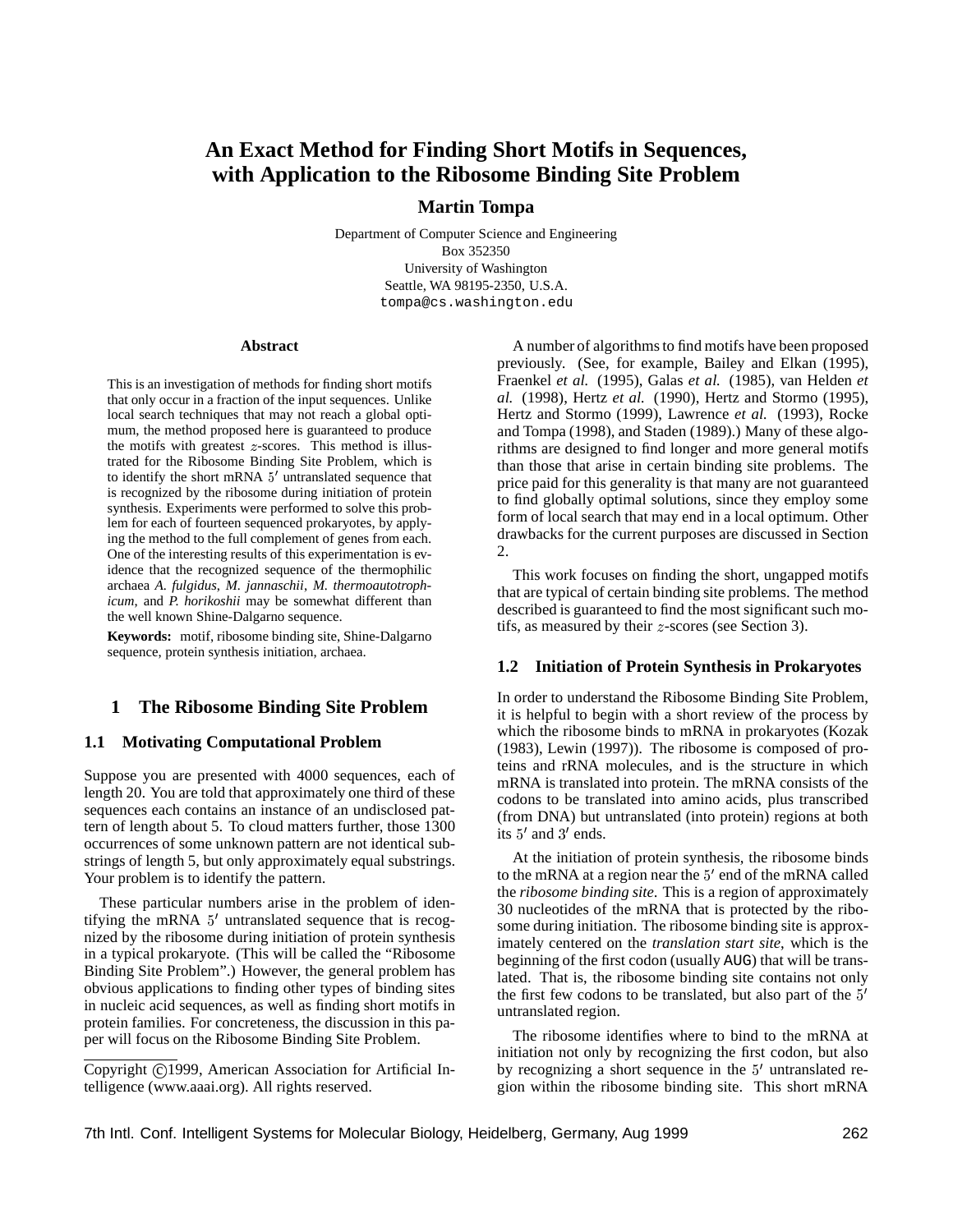| 5' CUGGAUCACCUCCUUUCU | $\mathcal{R}'$                                                                                     |
|-----------------------|----------------------------------------------------------------------------------------------------|
| 5' CUGGAUCACCUCCUUUA  | 3'                                                                                                 |
| 5' CUGGAUCACCUCCUUU   | 3'                                                                                                 |
| 5' UUGGAUCACCUCCUUA   | 3'                                                                                                 |
| 5' UUGGAUCACCUCCUUA   | 3'                                                                                                 |
| 5' UUGGAUCACCUCCU     | 3'                                                                                                 |
| 5'CUGGAUCACCUCCU      | 3'                                                                                                 |
| 5' CUGGAUCACCUCCU     | 3'                                                                                                 |
| 5'CUCGAUCACCUCCU      | 3'                                                                                                 |
| 5' CUGGAUCACCUCC      | 3'                                                                                                 |
| 5' GUGGAUCACCUC       | 3'                                                                                                 |
|                       | $5'$ CUGGAUCACCUCCUUUCUA $3'$<br>$5' \ldots$ CUGGAUCACCUCCUUUCUA $3'$<br>5' GUGGAUCACCUCCUUUCUA 3' |

Table 1: 3' end of 16S rRNA for various prokaryotes

sequence will be called the *SD site*, for reasons to be made clear below. The mechanism by which the ribosome recognizes the SD site is relatively simple base-pairing: the SD site is complementary to a short sequence near the  $3'$  end of the ribosome's 16S rRNA.

The SD site was first postulated by Shine and Dalgarno (1974) for *E. coli*. Subsequent experiments demonstrated that the SD site in *E. coli* mRNA usually matches at least 4 or 5 consecutive bases in the sequence AAGGAGG, and is usually separated from the translation start site by approximately 7 nucleotides, although this distance is variable. Numerous other researchers such as Vellanoweth and Rabinowitz (1992) and Mikkonen *et al.* (1994) describe very similar SD sites in the mRNA of other prokaryotes. It is not too surprising that SD sites should be so similar in various prokaryotes, since the  $3'$  end of the 16S rRNA of all these prokaryotes is very similar (Mikkonen *et al.* (1994)). Table 1 shows a number of these rRNA sequences. Note their similarity, and in particular the omnipresence of the sequence CCUCCU, complementary to the Shine-Dalgarno sequence AGGAGG.

Because of the great similarity among SD sites in several prokaryotes, many authors use the term "Shine-Dalgarno sequence" to refer to the particular sequence AAGGAGG, or a large subsequence of it. The term "SD site" will be used more generally to mean the short  $5'$  untranslated mRNA motif recognized by the particular organism's ribosome. For most bacteria this will in fact be a Shine-Dalgarno sequence (that is, very similar to AAGGAGG). However, the SD site need not look like this for all prokaryotes, despite the fact that the 3' ends of their 16S rRNA sequences are so similar. In fact, one of the interesting results of this work is evidence that the SD sites of the thermophilic archaea *A. fulgidus*, *M. jannaschii*, *M. thermoautotrophicum*, and *P. horikoshii* may be somewhat different.

#### **1.3 Correspondence to the Computational Problem**

The Ribosome Binding Site Problem, then, is to identify an organism's SD site, given the collection of sequences upstream from its putative genes. How does this correspond to the computational problem described in Section 1.1?

The prokaryotic genomes currently sequenced each contain between a few hundred and several thousand annotated genes, so it would be within the normal range for a newly sequenced genome to have  $N \approx 4000$  open reading frames identified as candidate genes. To identify this genome's SD site, one must search for instances of a motif of length about 5 within the 20-mer just 5' to the translation start site of each of these  $N$  open reading frames. (For brevity, the 20-mers from these positions will be called *upstream sequences*.)

There are several reasons why only a fraction of these  $N$ upstream sequences will contain an SD site:

- 1. Some of the open reading frames might not be real genes.
- 2. Some of the putative translation start sites within the open reading frames might be incorrectly placed.
- 3. Many of the genes might be parts of operons, which are multi-gene complexes that are transcribed together, possibly not all containing a ribosome binding site.
- 4. A number of the genes might employ some completely different translation initiation mechanism not involving an SD site. (See, for example, Fargo *et al.* (1998) and Loechel *et al.* (1991).)

The last aspect of the computational problem of Section 1.1 to be justified is the fact that instances of the motif will match only inexactly. This is so because the hybridization of the mRNA's SD site and the ribosome's 16S rRNA need only occur with free energy below some negative threshold. The rules of RNA binding energy (Lewin 1997) govern here so that, for instance, some strong GC pairs can compensate for a mismatched pair of residues, and GU "wobble pairs" release

7th Intl. Conf. Intelligent Systems for Molecular Biology, Heidelberg, Germany, Aug 1999 263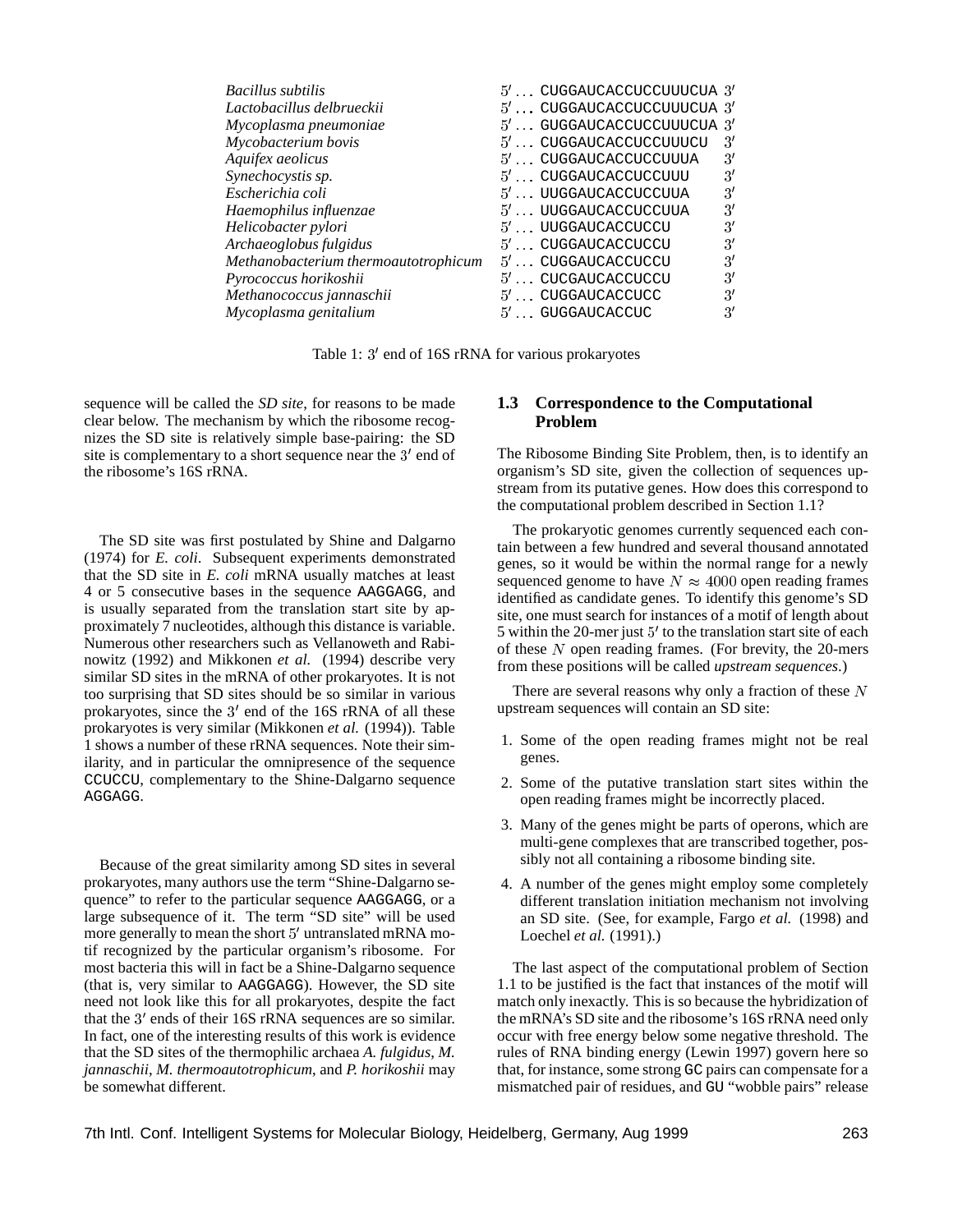free energy, though not as much as Watson-Crick pairs. Independent of this explanation, it is an easily observable fact that the collection of SD sites do match only approximately.

### **1.4 Contributions**

In the solutions to the Ribosome Binding Site Problem to be discussed, no use will be made of known 16S rRNA sequences to streamline the search for the (approximately) complementary SD site. The reason for this is to develop more generally applicable algorithms. As mentioned in Section 1.1, the Ribosome Binding Site Problem is only one instance of many sequence analysis problems that involve the identification of short motifs. (For other binding site problems, the set of candidate sequences might be found by expression level array experiments (Chu *et al.* (1998), Roth *et al.* (1998)), or by footprinting, after which methods very similar to those discussed in this paper could be employed.) Few of these other motif problems have an analogue of the 16S sequence to guide the search. Even for the Ribosome Binding Site Problem in newly sequenced genomes, the 16S rRNA sequence is often only predicted by comparison to previous data (Mikkonen *et al.* (1994)), and in particular its exact 3' end may not be known.

However, knowledge of some 16S sequences makes the Ribosome Binding Site Problem an excellent starting point, because they can be used to verify the plausibility of the candidate SD sites found. Furthermore, solving the Ribosome Binding Site Problem is important as a step in the validation of true genes, in the identification of the correct translation start sites, and in the identification of operons. In fact, this work originated for exactly those reasons, in connection with TIGR's *M. tuberculosis* annotation project. Steven Salzberg sent the author upstream sequences from approximately 4000 *M. tuberculosis* open reading frames, with a request to look for the SD site of *M. tuberculosis* in this data. The results would be useful to the annotation project in weeding out open reading frames that do not correspond to genes, in moving incorrect translation start sites among true genes, and in identifying operons.

The remainder of this paper describes an investigation of algorithms for the Ribosome Binding Site Problem. Section 2 discusses some of the previously published methods for finding motifs, and why most seem insufficient for problems such as the Ribosome Binding Site Problem. Section 3 describes a novel algorithm based on the construction of certain Markov chains, and Section 4 discusses experimental results from running this algorithm on the full complement of gene sequences of each of fourteen annotated prokaryotic genomes.

# **2 Previous Methods for Finding Motifs**

### **2.1 Accounting for Absolute Number of Occurrences**

If a short sequence  $s$  is to be a motif, the first and most obvious characteristic is that there should be an (approximate)

| S            | N.   |
|--------------|------|
| <b>ATAAA</b> | 1139 |
| AATAA        | 1108 |
| AAATA        | 1096 |
| ATTAA        | 1087 |
| AAGAA        | 1068 |
| AAAGA        | 1067 |
| ΤΆΆΑΑ        | 1058 |
| AAAAT        | 1055 |
| GAAAA        | 1043 |
| AGGAA        | 1042 |
| AATTA        | 1036 |
| AGAAA        | 1027 |
| TAAAT        | 1024 |
| TAAAG        | 1017 |
| AAGGA        | 1014 |
| TTAAA        | 1008 |
| AAAAA        | 1004 |
| GAAAT        | 993  |
| TATAA        | 984  |
| AAATT        | 982  |
|              |      |

Table 2: Twenty most frequently occurring 5-mers in *H. influenzae*'s upstream sequences.  $N<sub>s</sub>$  is the number of sequences containing <sup>s</sup>, allowing up to one substitution. The SD site should be a subsequence of TAAGGAGGTGATCCAA.

occurrence of  $s$  in many of the  $N$  sequences. This basic idea is at the foundation of Staden's algorithm for finding motifs (Staden 1989). He creates a table containing the number of occurrences of each <sup>k</sup>-mer <sup>s</sup>, where an occurrence allows for a small, fixed number of substitutions of residues in <sup>s</sup>. One of the criteria he applies before declaring  $s$  a motif is that the number of such occurrences of <sup>s</sup> must exceed some threshold.

To understand why this criterion alone is insufficient, consider Table 2, which shows the 20 most frequently occurring 5-mers among *H. influenzae*'s upstream sequences, allowing up to 1 substitution. In this and all subsequent examples, the input is composed of an upstream sequence of length 20 for each annotated gene. In the case of *H. influenzae*, the number of upstream sequences is  $N \approx 1700$ .

*H. influenzae* is an AT-rich genome, and this is true even for the  $N$  upstream sequences, for which the nucleotide frequencies are 41% A, 12% C, 18% G, 29% T. Table 2, rather than listing likely SD sites, largely reflects the nucleotide biases in the input. The 3' end of the 16S rRNA of *H. influenzae* (see Table 1) confirms that, with one exception, these frequent subsequences are not the SD sites sought: the SD site should be a subsequence of TAAGGAGGTGATCCAA.

#### **2.2 Accounting for Background Distribution**

The argument in Section 2.1 illustrates the well known fact that the identification of motifs must take the nucleotide background frequencies into account. A popular way that motif-finding algorithms have done this is to use the "in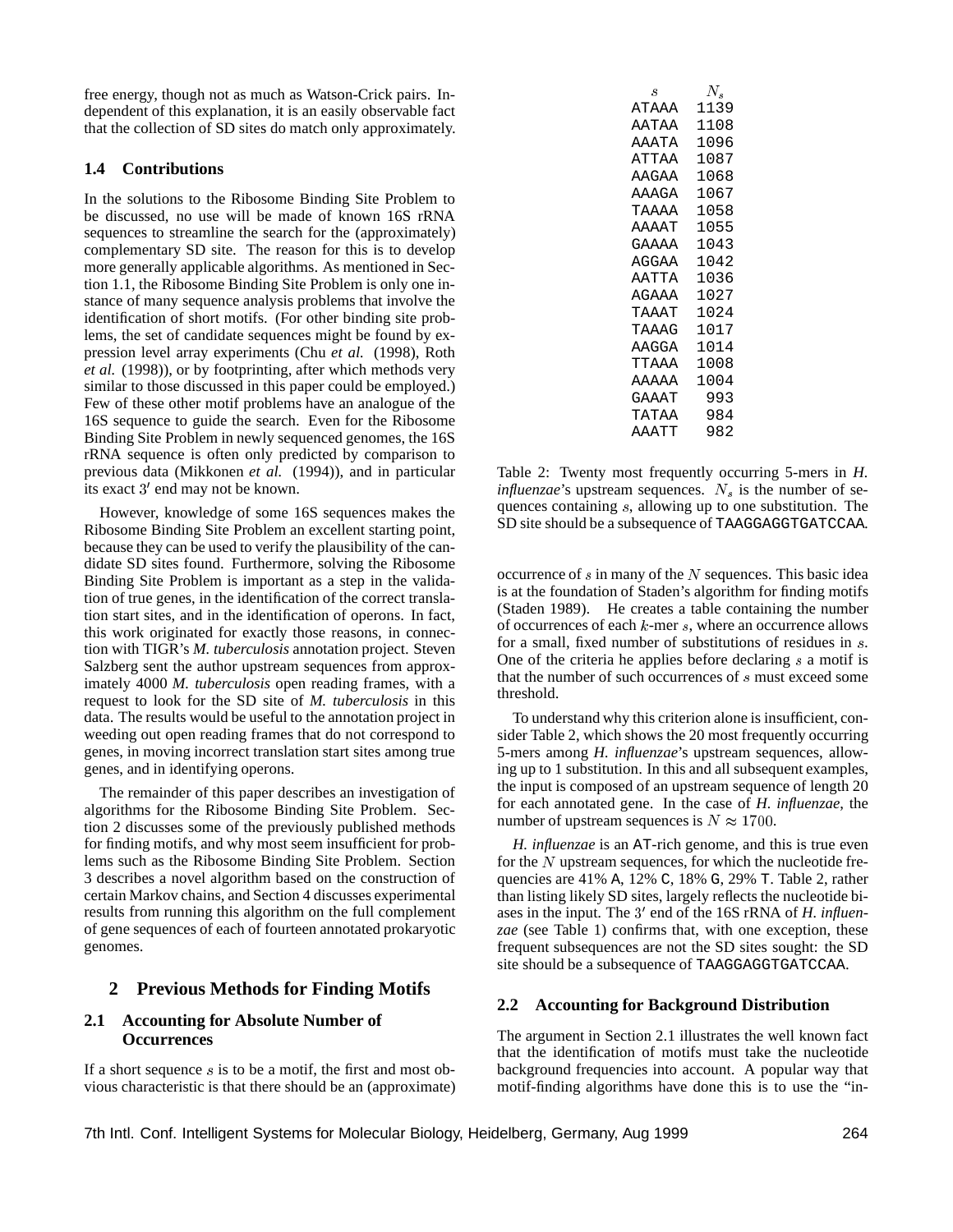formation content" (also called "relative entropy") of the motif. (See, for instance, Fraenkel *et al.* (1995), Hertz *et al.* (1990), Hertz and Stormo (1995), Hertz and Stormo (1999), Lawrence *et al.* (1993), Rocke and Tompa (1998), Schneider *et al.* (1986), and Stormo and Hartzell (1989).) Staden (1989), realizing the necessity of taking background frequency into account, also used relative entropy as a second criterion for selecting motifs.

The relative entropy of a motif is defined as follows. Suppose that the motif has length  $k$ , and has approximate occurrences in a subset  $S$  of the  $N$  input sequences. Then the relative entropy of this motif is defined to be

$$
\sum_{j=1}^{k} \sum_{r \in \{A, C, G, T\}} p_{r,j} \log_2 \frac{p_{r,j}}{b_r}
$$

;

where  $p_{r,j}$  is the frequency with which residue r occurs in position j among the motif occurrences in  $S$ , and  $b<sub>r</sub>$  is the background frequency of residue <sup>r</sup>. Relative entropy provides a measure of how well-conserved and how unlikely a motif is with respect to the background distribution. In particular, the more different the distribution  $\{p_{r,j}\}\$  from the background distribution  ${b_r}$ , the higher the relative entropy of position <sup>j</sup>.

Relative entropy is a good measure for comparing two motifs that have the same number of occurrences (that is, occur in equinumerous subsets of the  $N$  input sequences), but not a good measure if the two motifs occur in a vastly different number of sequences. The reason for this is that relative entropy does not take into account the absolute number of occurrences, depending instead on the relative frequency  $p_{r,i}$  of occurrence of each of the nucleotides. For instance, for the uniform background distribution, a perfectly conserved motif that occurs in only a few sequences will have a greater relative entropy than an imperfectly conserved motif that occurs in nearly all the sequences. Because of this, most of the previous applications that use relative entropy depend on the fact that the motif occurs in all, or nearly all, of the <sup>N</sup> sequences. This is definitely not the case for the Ribosome Binding Site Problem. Realizing this drawback, Staden (1989) and Fraenkel *et al.* (1995) provided separate criteria to be used in conjunction with relative entropy.

#### **2.3 Accounting for Both Criteria**

The conclusion to be drawn from this section is that a good measure for comparing motifs such as potential SD sites should take into account both the absolute number of occurrences and the background distribution. One way of doing this might be to multiply the number of occurrences by the relative entropy. Stormo (1990) pointed out that this measure is a log likelihood ratio.

In very recent work, Hertz and Stormo (1999) described a method for estimating the expected frequency of achieving a given relative entropy score. The authors showed how to use this method to compare alignments containing differing numbers of sequences.

Van Helden *et al.* (1998) employed an enumerative method similar in outline to that described in the current paper. Their method, though, does not allow for inexact matches among motif instances, and uses a very different measure of statistical significance of motifs.

# **3 Statistical Significance of Motif Occurrences**

A natural way to take into account both the absolute number of occurrences and the background distribution is to begin as in Section 2.1 by creating a table that, for each  $k$ -mer  $s$ , records the number  $N<sub>s</sub>$  of sequences containing an occurrence of <sup>s</sup>, where an occurrence allows for a small, fixed number  $c$  of substitutions of residues in  $s$ . A reasonable measure of s as a motif, then, would be based on how unlikely it is to have  $N_s$  occurrences if the sequences were drawn at random according to the background distribution.

More specifically, let  $X$  be a single random sequence of the specified length  $L (L = 20$  for upstream sequences), with residues drawn randomly and independently from the background distribution, or alternatively generated by a Markov chain according to the background dinucleotide distribution. Suppose that  $p_s$  is the probability that  $X$  contains at least one occurrence of the  $k$ -mer  $s$ , allowing for  $c$  substitutions. Under the reasonable assumption that the  $N$  sequences are independent, the expected number containing at least one occurrence of s is  $N p_s$ , and its standard deviation is  $\sqrt{N p_s(1-p_s)}$ . Therefore, the associated z-score is

$$
M_s = \frac{N_s - Np_s}{\sqrt{Np_s(1 - p_s)}}.\tag{1}
$$

 $M<sub>s</sub>$  is the number of standard deviations by which the observed value  $N_s$  exceeds its expectation, and is sometimes called the "z-score", "normal deviate", or "deviation in standard units" (Alder & Roessler 1972).  $M_s$  is asymptotically normally distributed, and normalized to have mean 0 and standard deviation 1, making it suitable for comparing different motifs <sup>s</sup>. Equation (1) will be used as the measure of s as a motif: it measures how unlikely it is to have  $N_s$ occurrences of <sup>s</sup>, given the background distribution, and so incorporates both of the desired criteria.

## **3.1 The Probability of Occurrence in a Single Sequence**

What remains, then, is to determine  $p_s$ , the probability that a single random sequence  $X$  of length  $L$  contains at least one occurrence of <sup>s</sup>. For the case in which no substitutions are permitted and  $|s|$  is not too small,  $p_s$  can be approximated well by a certain Poisson process (see Waterman (1995, Section 12.3)). Schbath (1995) extended this to the more general case in which the sequence  $X$  is generated by a Markov chain.

Determining  $p_s$  *exactly* via generating functions is a well studied problem, even for the case in which substitutions, insertions, and deletions are permitted. Even the simplest case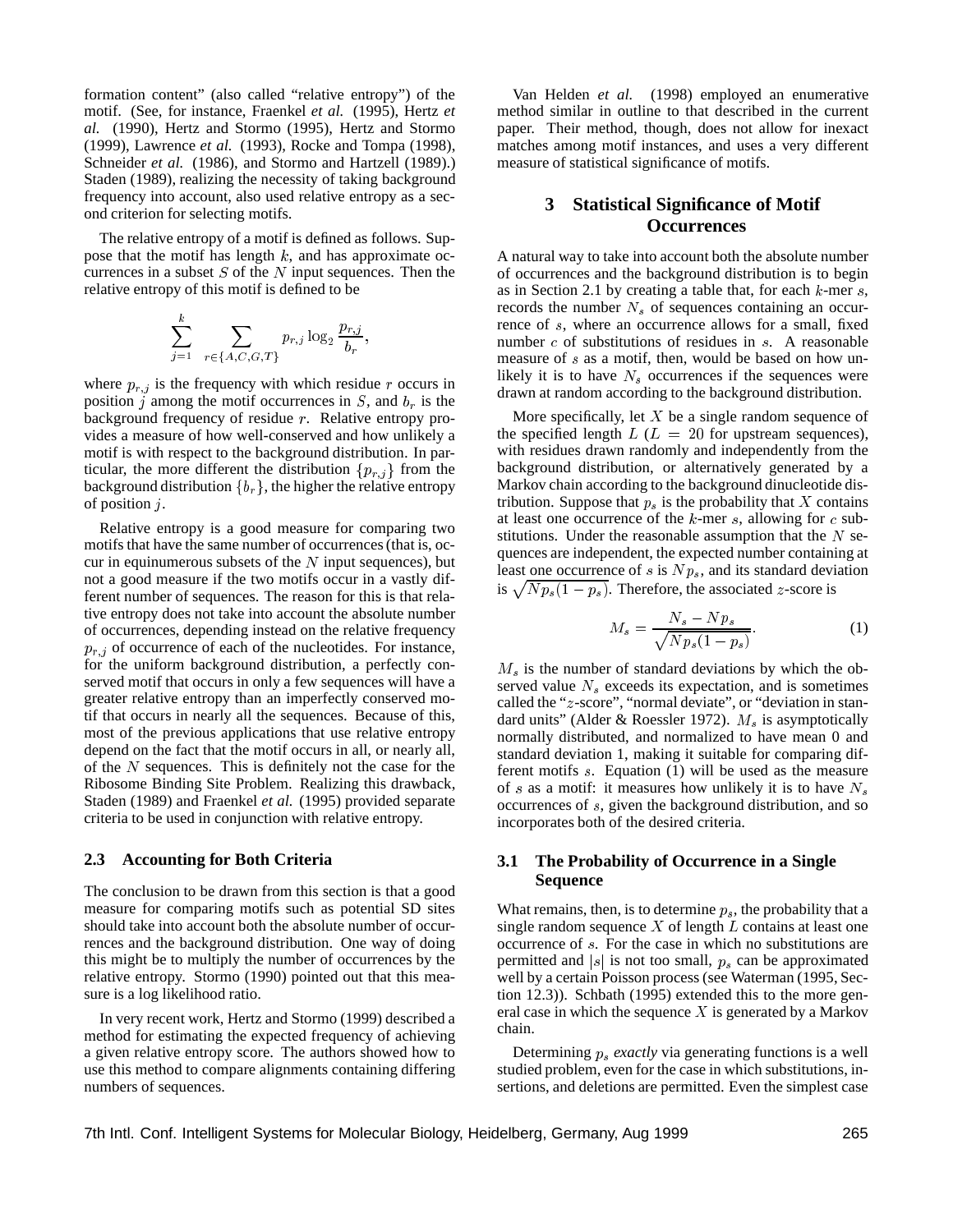of unbiased coin flips with no such variations permitted is interesting and somewhat counterintuitive: for the alphabet  $\{H, T\}$ , uniform distribution, and  $L = 3$ ,  $p_{HH} = 3/8$  whereas  $p_{\text{HT}} = 1/2$ . The cause of the difference is the fact that the pattern  $s = HH$  can overlap itself.

Guibas and Odlyzko (1981, Theorem 3.3) were the first to exhibit generating functions that determine  $p_s$  exactly, even in the presence of substitutions, insertions, and deletions, if the characters of  $X$  are generated independently. Chrysaphinou and Papastavridis (1990, Theorem 4) extended this result to the case in which  $X$  is generated by a Markov chain. The remainder of this paper concentrates on the case of at most one subsitution, no insertions or deletions, and Markov chains of order 1, which are the parameters used in the experimentation described in Section 4.

The algorithm to compute  $p_s$  that is implicit in the works of Guibas and Odlyzko (1981) and Chrysaphinou and Papastavridis (1990) requires the computation of a determinant of size  $(3|s| + 2) \times (3|s| + 2)$ , most of whose entries are polynomials of degree at least  $|s|$ . This section concludes with the outline of a more direct and efficient algorithm that was employed in the subsequent experimentation.

Given a pattern string <sup>s</sup>, construct a deterministic finite automaton  $M$  that accepts those strings containing a substring that matches <sup>s</sup> with at most one substitution, as follows. M has a state for every string u that matches a prefix of <sup>s</sup> with at most one substitution. The transition from u on input character  $\sigma$  is to that state corresponding to the longest suffix of  $u\sigma$ , that is, the longest suffix that agrees with some prefix of s allowing at most one substitution. M has  $1.5|s|^2 + O(|s|)$  states, and can be constructed in time  $O(|s|^2)$  (Gusfield 1997, Theorem 3.4.1).

Given the transition probabilities  $a_{ij}$  of the Markov chain  $G$  that generates the random sequence  $X$ , transform  $M$  into a Markov chain  $M'$  (not to be confused with  $G$ ) by assigning transition probability  $a_{ij}$  to those transitions of M labeled j out of those states whose corresponding string <sup>u</sup> ends with the character *i*. The desired probability  $p_s$  is given by the probability, in  $M'$ , of going from the start state to the accepting state in  $|X|$  steps. This can be computed in time  $O(|X| \cdot |s|^2)$  by exploiting the sparseness of the transition probability matrix of  $M'$ . In particular, although that transition matrix has  $\Theta(|s|^4)$  entries, each row has only four nonzero entries, so that each of the  $|X|$  matrix-vector product can be computed in time  $O(|s|^2)$ .

#### **4 Results**

The algorithm of Section 3 was applied to the upstream sequences from each of fourteen prokaryotic genomes, ten of which are bacteria and four archaea. Nine of the ten bacterial genomes showed a strong predominance of a standard Shine-Dalgarno sequence consisting of most of AAG-GAGG. For example, Tables 3 - 5 show the highest scoring sequences found in *H. influenzae*, *B. subtilis*, and *E. coli*, respectively. The patterns <sup>s</sup> in these and subsequent tables have been aligned by hand to aid visualization.

| S       | $N_{\rm c}$ | $N p_s$ | $M_{s}$ |
|---------|-------------|---------|---------|
| TAAGGAG | 311         | 78.14   | 26.96   |
| AAGGAGA | 357         | 116.1   | 23.16   |
| CTAAGGA | 223         | 56.69   | 22.46   |
| ATAAGGA | 375         | 130.4   | 22.29   |
| AGGAGAA | 343         | 114     | 22.19   |
| GTAAGGA | 225         | 62.39   | 20.97   |
| TAAGGAC | 210         | 55.87   | 20.96   |
| TTAAGGA | 356         | 134.5   | 19.9    |
| GAGGAAA | 336         | 123.8   | 19.8    |
| TAAGGAA | 387         | 154.2   | 19.65   |
| AGGAGTA | 202         | 57.61   | 19.35   |
| AGGAAAA | 475         | 219.4   | 18.48   |
| AAGGAGT | 223         | 71.41   | 18.32   |
| TAAGGAT | 261         | 95.18   | 17.49   |
| ACAAGGA | 243         | 86.66   | 17.24   |
| AAAGGAG | 313         | 127.1   | 17.14   |
| AAGGATA | 315         | 129.2   | 16.99   |
| GGAGTAA | 193         | 61.86   | 16.98   |
| AGGAGCA | 155         | 43.96   | 16.97   |
| AAGGAAC | 248         | 92.73   | 16.58   |

Table 3: Twenty highest scoring 7-mers, allowing up to one substitution, in the upstream sequences of *H. influenzae*, whose SD site should be a subsequence of TAAGGAGGTGATCCAA

| S       | $N_{\rm c}$ | $N p_s$ | $M_{s}$ |
|---------|-------------|---------|---------|
| AAGGAGG | 2000        | 548.7   | 66.58   |
| AGGAGGT | 1408        | 309.1   | 65      |
| AAAGGAG | 1894        | 592     | 57.85   |
| TAAGGAG | 1246        | 331.7   | 52.37   |
| GGAGGTG | 1087        | 265.6   | 52.12   |
| AGGAGGC | 987         | 231     | 51.21   |
| AAGGAGC | 988         | 246.1   | 48.78   |
| TAGGAGG | 1113        | 313.6   | 46.98   |
| CAAGGAG | 1018        | 272.3   | 46.77   |
| CAGGAGG | 979         | 256.1   | 46.65   |
| AAGGAGT | 1140        | 332.6   | 46.19   |
| AGGAGGA | 1473        | 510.4   | 45.54   |
| ATAGGAG | 1051        | 310.6   | 43.7    |
| AGGAGGG | 1456        | 528.5   | 43.23   |
| ACAGGAG | 916         | 253.7   | 42.93   |
| AAAGGCG | 823         | 219.5   | 41.87   |
| AAAGGTG | 1019        | 310.6   | 41.81   |
| GAGGTGC | 495         | 99.85   | 40.04   |
| GAGGTGT | 609         | 142.4   | 39.79   |
| AACGGAG | 802         | 223.6   | 39.78   |

Table 4: Twenty highest scoring 7-mers, allowing up to one substitution, in the upstream sequences of *B. subtilis*, whose SD site should be a subsequence of TAGAAAGGAGGTGATCCAG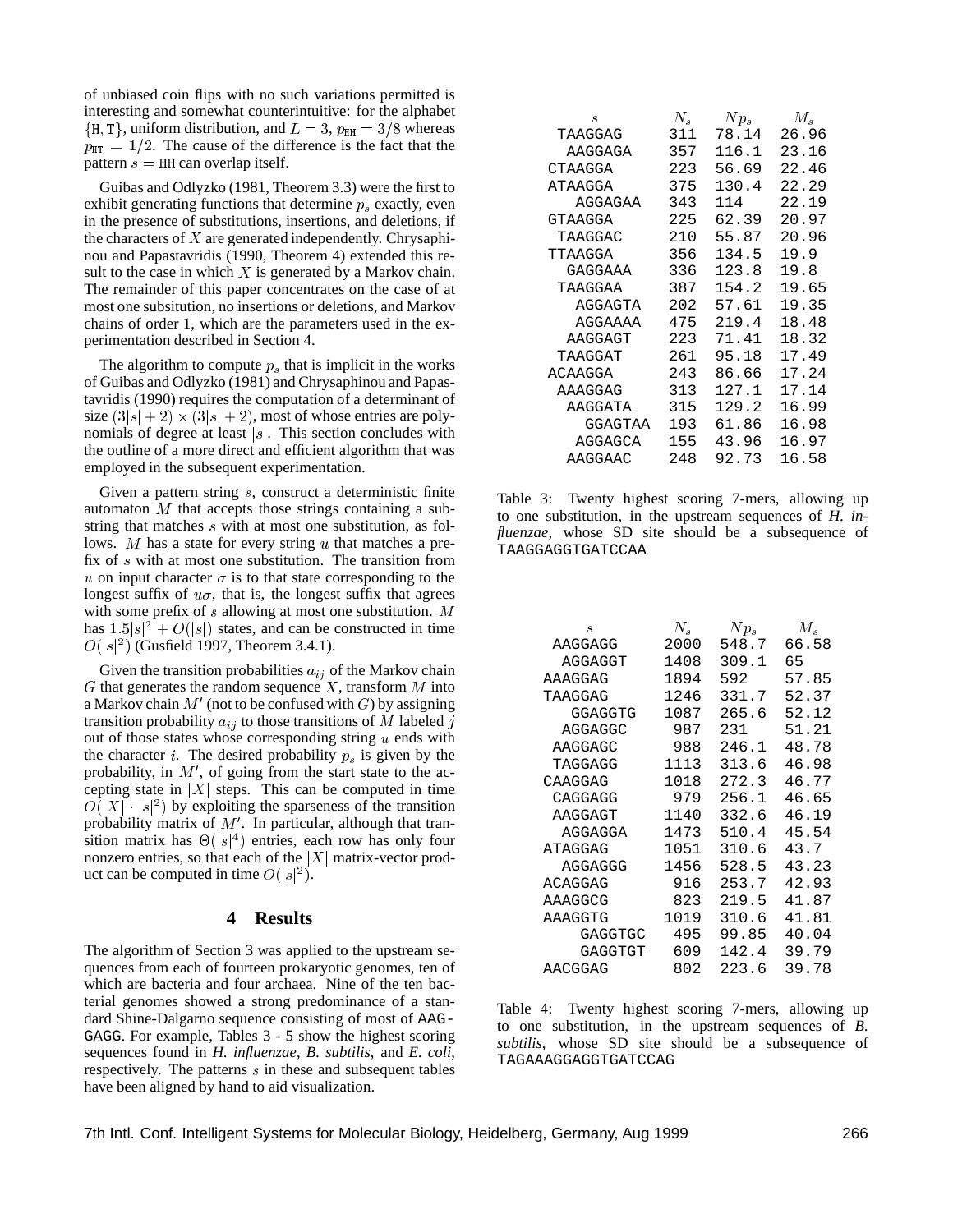| S       | $N_{s}$ | $N p_s$ | $M_{s}$ |
|---------|---------|---------|---------|
| TCAGGAG | 535     | 113.2   | 40.19   |
| TAAGGAG | 635     | 165.5   | 37.22   |
| CAGGAGT | 431     | 99.7    | 33.57   |
| AGGAGTA | 512     | 138.3   | 32.31   |
| AAGGAGT | 566     | 163.6   | 32.08   |
| ACAGGAG | 517     | 143.9   | 31.65   |
| CAGGAGA | 532     | 151.1   | 31.55   |
| ATAAGGA | 598     | 192.6   | 29.89   |
| CAGGAGG | 461     | 128.4   | 29.79   |
| CCAGGAG | 372     | 96.54   | 28.36   |
| TGAGGAG | 448     | 133     | 27.75   |
| AAGGAGA | 658     | 240.2   | 27.75   |
| AGGAGAA | 650     | 236.3   | 27.69   |
| CAGGAGC | 356     | 93.82   | 27.37   |
| TTAAGGA | 543     | 184.6   | 26.97   |
| CAAGGAG | 486     | 155.9   | 26.94   |
| TTCAGGA | 417     | 129.2   | 25.71   |
| ATCAGGA | 419     | 131.2   | 25.51   |
| AAGGAGG | 541     | 203.7   | 24.21   |
| GGAGTAA | 433     | 145.7   | 24.21   |

Table 5: Twenty highest scoring 7-mers, allowing up to one substitution, in the upstream sequences of *E. coli*, whose SD site should be a subsequence of TAAGGAGGTGATCCAA

To verify that the scores in such tables are statistically significant, the algorithm was run on simulated input data of the same length and dinucleotide composition. The highest resulting simulated scores corresponding to the *H. influenzae* parameters, for example, were around 4. (See Section 5 for an analytical explanation of this value.)

The exceptional bacterium was *M. genitalium*, almost all of whose highest scoring 7-mers do not complement the 3' end of its 16S sequence: see Table 6. Its highest scoring 7-mer only had a score of  $M_s = 5.5$ ; simulated data of the same length and dinucleotide distribution had maximum scores in the range  $5 - 7$ , suggesting that the motifs found in the upstream sequences of *M. genitalium* were of no significance. For comparison, with these same parameters the other thirteen prokaryotic genomes had maximum scores ranging from 12 (*M. pneumoniae*) to 67 (*B. subtilis*). It is interesting that Loechel *et al.* (1991) describe a possible alternative ribosome recognition site specifically in *M. genitalium*.

Table 7 shows the highest scoring sequences found in the related organism *M. pneumoniae*. Note in this case the predominance of the Shine-Dalgarno sequence GGAGG.

*Synechocystis sp.* was the only other bacterial genome to display *any* non-Shine-Dalgarno motif among its high scoring sequences: the second highest scoring 7-mer was CATCGCC, with a score of  $M_s = 16$ . Further investigation revealed the nature of this high-scoring sequence. Table 8 shows its highest scoring 7-mers among longer upstream sequences of length 40, allowing *no* substitutions. These strongly reveal the cyanobacterial motif GGC-

| S.      | N.  | $N p_s$ | $M_{\rm \bullet}$ |
|---------|-----|---------|-------------------|
| CGGTTGT |     | 2.078   | 5.508             |
| CCCGCGC | 2   | 0.1255  | 5.292             |
| GCTCGGG | 4   | 0.4655  | 5.183             |
| GCGAGGG | 5   | 0.6967  | 5.16              |
| ͲͲΆΑͲͲΆ | 111 | 71.54   | 5.069             |
| ͲΆΆΤͲΆΑ | 119 | 78.11   | 5.069             |
| ATCCACG | 8   | 1.629   | 5.001             |
| CACTGGT | 11  | 2.743   | 5                 |
| ATAATTA | 103 | 65.48   | 5                 |
| GGGGAGG | 6   | 1.027   | 4.913             |
| CAGGGGT | 9   | 2.046   | 4.873             |
| CTAATTA | 62  | 34.52   | 4.86              |
| GGAGATC | 10  | 2.458   | 4.823             |
| ACCCGCG | 3   | 0.3149  | 4.787             |
| AGTGATC | 15  | 4.748   | 4.729             |
| GTAATTA | 62  | 35.07   | 4.729             |
| GATAACT | 33  | 15.08   | 4.69              |
| CTAACTG | 19  | 6.948   | 4.606             |
| ACGGTTG |     | 2.598   | 4.605             |
| TGATCAA | 29  | 12.87   | 4.559             |

Table 6: Twenty highest scoring 7-mers, allowing up to one substitution, in the upstream sequences of *M. genitalium*, whose SD site should be a subsequence of GAGGTGATCCAC

| ,S      | N. | $N p_s$ | $M_{s}$ |
|---------|----|---------|---------|
| GGAGGTG | 29 | 4.338   | 11.88   |
| GAGGAGG | 30 | 5.153   | 10.99   |
| CGGAGGT | 26 | 4.521   | 10.14   |
| ATGGAGG | 31 | 6.431   | 9.735   |
| AGGAGGT | 41 | 10.25   | 9.681   |
| GGAGGGA | 28 | 5.524   | 9.602   |
| GGAGGTC | 22 | 3.816   | 9.334   |
| AGAGGAG | 36 | 9.376   | 8.756   |
| CAAGGAG | 40 | 11.17   | 8.695   |
| GAGAGGA | 30 | 7.367   | 8.384   |
| AAGGAGG | 44 | 13.75   | 8.245   |
| GGAGGTA | 33 | 9.006   | 8.049   |
| AGGAGGA | 34 | 9.523   | 7.988   |
| GAAGGAG | 35 | 10.18   | 7.84    |
| AGGAGGG | 28 | 7.27    | 7.73    |
| AGGAGTT | 50 | 18.02   | 7.634   |
| GGGGGTA | 26 | 6.763   | 7.435   |
| AACGGAG | 34 | 10.39   | 7.381   |
| AAGGAGA | 51 | 19.39   | 7.283   |
| CAGGAGG | 23 | 5.783   | 7.19    |

Table 7: Twenty highest scoring 7-mers, allowing up to one substitution, in the upstream sequences of *M. pneumoniae*, whose SD site should be a subsequence of TAGAAAGGAGGTGATCCAC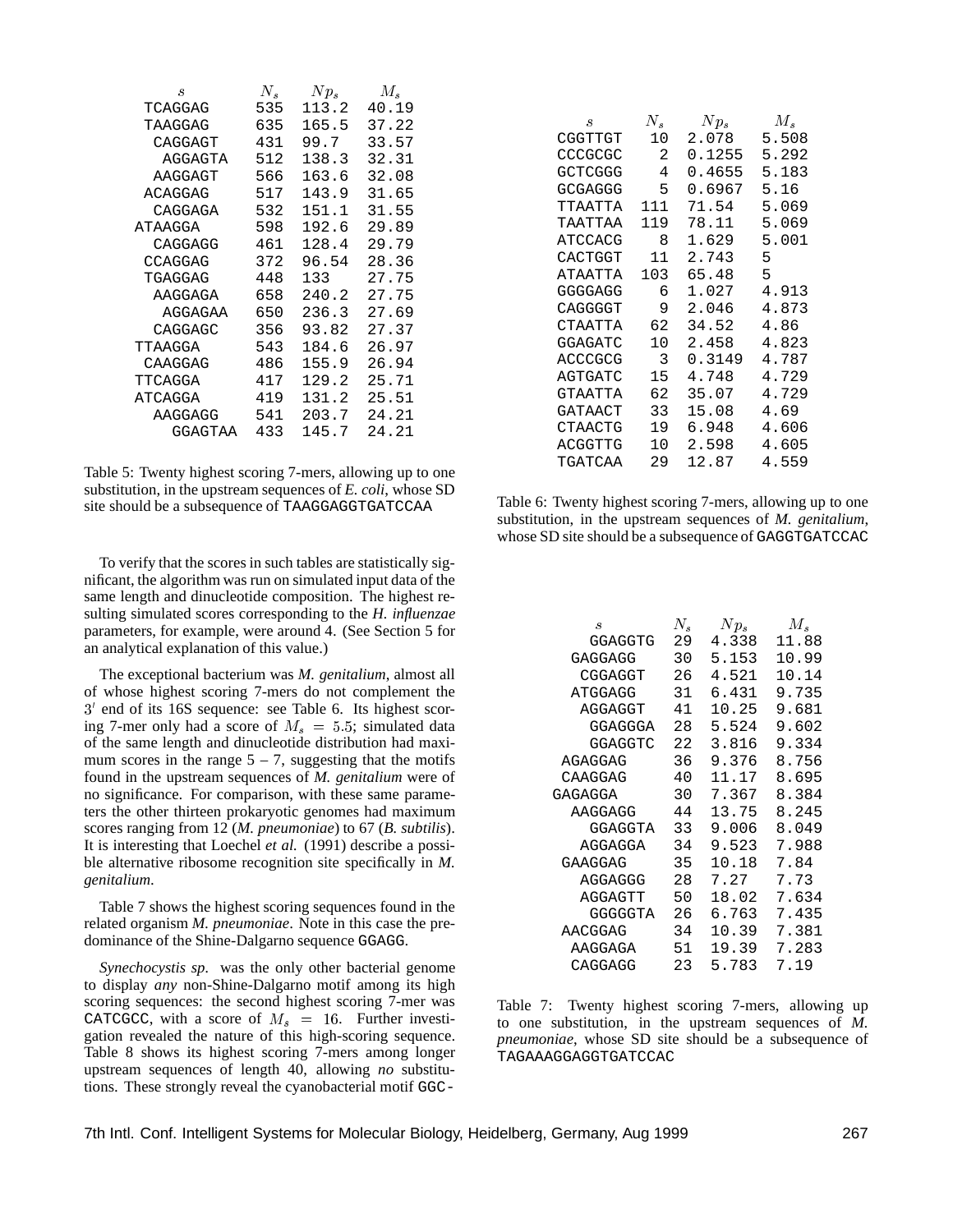| S              | $N_{\bullet}$ | $N p_s$ | $M_{\rm \bullet}$ |
|----------------|---------------|---------|-------------------|
| CGATCGC        | 76            | 1.225   | 67.56             |
| <b>GCGATCG</b> | 63            | 1.029   | 61.11             |
| <b>GATCGCC</b> | 86            | 2.699   | 50.72             |
| <b>GGCGATC</b> | 62            | 2.043   | 41.96             |
| <b>ATCGCCA</b> | 36            | 3.761   | 16.63             |
| CGGCGAT        | 20            | 1.66    | 14.24             |
| <b>ATCGCCT</b> | 32            | 3.966   | 14.09             |

Table 8: The highest scoring 7-mers, allowing no substitutions, in the length 40 upstream sequences of *Synechocystis sp.*

|                | .S             | $N_{\rm e}$ | $Np_{s}$ | М.            |
|----------------|----------------|-------------|----------|---------------|
|                | CCGCACT        | 76          |          | $0.621$ 95.71 |
|                | <b>ACCGCAC</b> |             | 72 0.734 | 83.19         |
| <b>GTGCGGT</b> |                |             | 46 0.539 | 61.92         |
|                | CGCACTT        |             | 76 1.63  | 58.25         |
| AGTGCGG        |                |             | 46 0.845 | 49.14         |
| AAGTGCG        |                | 49          | 162      | 37.22         |
|                |                |             |          |               |

Table 9: The highest scoring 7-mers, allowing no substitutions, in the length 40 upstream sequences of *H. influenzae*

#### GATCGCC known as the Highly Iterated Palindrome, HIP1 (Robinson *et al.* (1995), Karlin *et al.* (1996)).

At these longer upstream sequence lengths and no substitutions, the highest scoring 7-mers of *H. influenzae* also revealed another significant motif, shown in Table 9. These are the Uptake Signal Sequence AAGTGCGGT and its inverted complement ACCGCACTT (Smith *et al.* (1995), Karlin *et al.* (1996)).

Finally we come to the remaining four prokaryotic genomes in the experiment, *A. fulgidus*, *M. jannaschii*, *M. thermoautotrophicum*, and *P. horikoshii*, which are all thermophilic archaea. The highest scoring 7-mers of these four archaea are shown in Tables 10 - 13. What is interesting about these is that their highest scoring sequences display a predominance of the pattern GGTGA or GGTG, which satisfies the requirement of complementarity to a subsequence near the 3' end of the 16S rRNA (see Table 1). However, that 16S subsequence is shifted a few nucleotides upstream compared to the bacterial sites discussed above.

Interestingly, Watanabea *et al.* (1997) did a relative entropy analysis of the nucleotide distribution at each small fixed distance from the translation start sites in *M. jannaschii*, and noted corroborating findings: "Although [the relative entropy plot for *M. jannaschii*] is similar to that for bacteria, there are also characteristic features [of *M. jannaschii*]. In the G-rich region corresponding to the SD site, there is a  $T$ -rich site. In this region,  $[A]$  is lowered ... The G-rich region does not overlap the A-rich region residing in the 5' side of the G-rich region." (Watanabea, Gojobori, & Miura 1997, page 16)

| ,S      | $N_{s}$ | $N p_s$ | $M_{s}$ |
|---------|---------|---------|---------|
| GGTGATA | 435     | 60.04   | 49.28   |
| GGTGACA | 243     | 21.83   | 47.65   |
| CGGTGAT | 180     | 12.84   | 46.82   |
| GGTGAGA | 324     | 41.56   | 44.36   |
| AGGTGAT | 382     | 59.21   | 42.71   |
| CAGGTGA | 208     | 19.77   | 42.58   |
| GAGGTGA | 289     | 40.96   | 39.24   |
| GTGGTGA | 244     | 30.22   | 39.24   |
| TCGGTGA | 154     | 13.2    | 38.9    |
| ACGGTGA | 168     | 15.72   | 38.59   |
| TGGTGAG | 250     | 34.25   | 37.25   |
| GGTGATC | 171     | 17.55   | 36.82   |
| AGGTGAC | 185     | 20.37   | 36.7    |
| TGGTGAT | 303     | 50.36   | 36.15   |
| GTGATAC | 183     | 21.2    | 35.37   |
| AGGTGAG | 258     | 39.65   | 35.09   |
| TGGTGAC | 160     | 17.36   | 34.41   |
| CTGGTGA | 168     | 18.99   | 34.39   |
| TAGGTGA | 313     | 58.58   | 33.84   |
| ATGGTGA | 309     | 58.6    | 33.3    |

Table 10: Twenty highest scoring 7-mers, allowing up to one substitution, in the upstream sequences of *M. jannaschii*, whose SD site should be a subsequence of GGAGGTGATCCAG

| ,S      | $N_{s}$ | $N p_s$ | $M_{s}$ |
|---------|---------|---------|---------|
| CGGTGAT | 176     | 27.69   | 28.4    |
| AGGTGAT | 318     | 78.11   | 27.73   |
| GGAGGTG | 294     | 76.38   | 25.43   |
| GGTGATC | 211     | 46.41   | 24.46   |
| GAGGTGA | 291     | 79.23   | 24.31   |
| GCGGTGA | 129     | 22.44   | 22.63   |
| GGTGATT | 251     | 68.96   | 22.34   |
| CAGGTGA | 206     | 50.61   | 22.14   |
| AGGTGGT | 227     | 60.71   | 21.7    |
| GGTGATA | 250     | 71.26   | 21.59   |
| GGTGATG | 231     | 63.4    | 21.42   |
| TGGAGGT | 259     | 76.51   | 21.3    |
| TGGTGAT | 229     | 63.44   | 21.15   |
| CGGAGGT | 157     | 34.53   | 21.04   |
| GAGGTGT | 207     | 55.61   | 20.61   |
| AGGTGCT | 147     | 32.45   | 20.29   |
| AGGAGGT | 279     | 90.77   | 20.25   |
| GGGTGAT | 257     | 80.68   | 20.07   |
| AGGTGTT | 195     | 54.15   | 19.42   |
| CAGGAGG | 233     | 72.47   | 19.23   |

Table 11: Twenty highest scoring 7-mers, allowing up to one substitution, in the upstream sequences of *M. thermoautotrophicum*, whose SD site should be a subsequence of AGGAGGTGATCCAG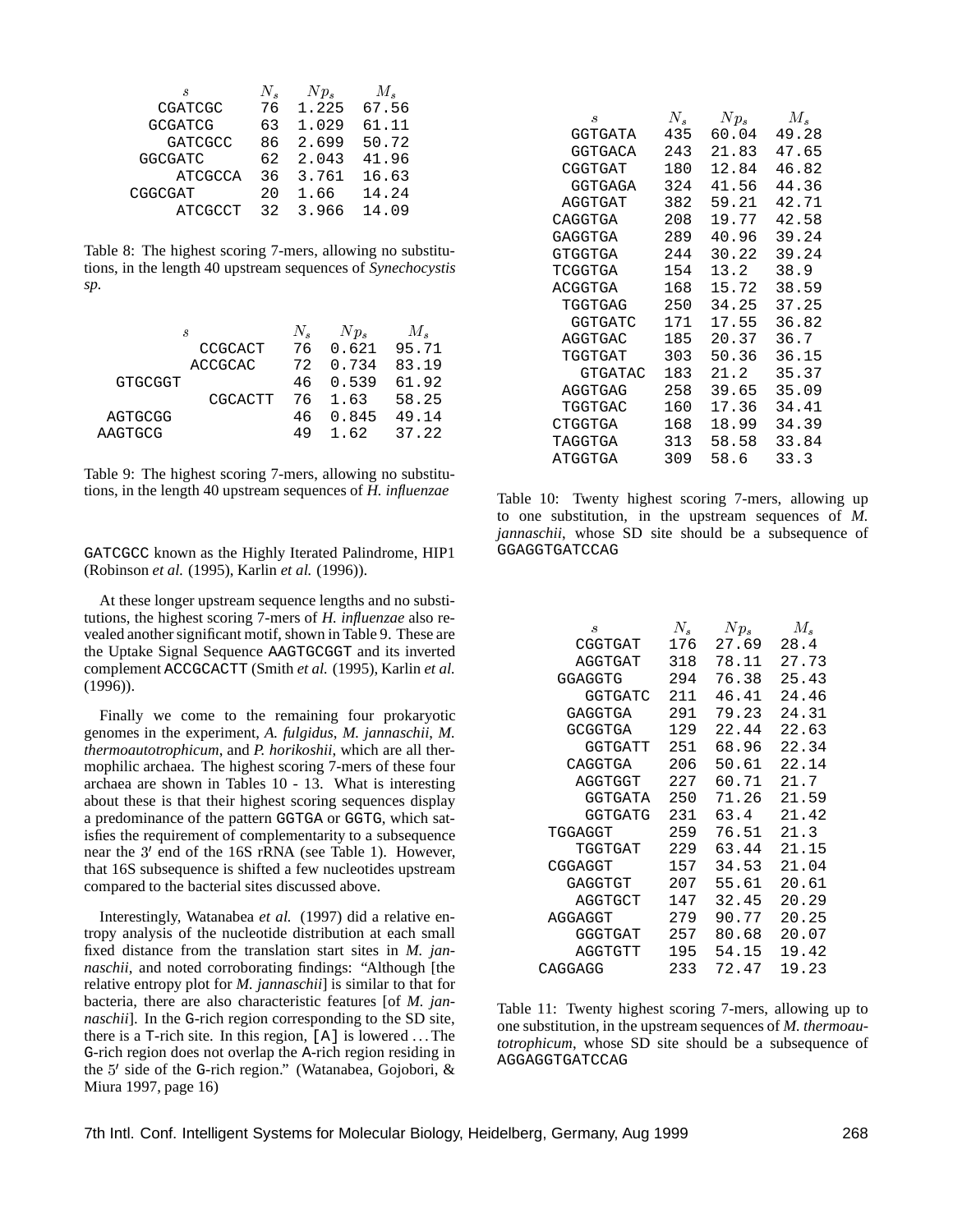| ,S      | $N_{\rm c}$ | $N p_s$ | M.    |
|---------|-------------|---------|-------|
| GTGGTGA | 277         | 43.91   | 35.57 |
| GCGGTGA | 183         | 22.66   | 33.87 |
| GAGGTGA | 343         | 75.53   | 31.38 |
| CGAGGTG | 190         | 29.2    | 29.98 |
| GGTGGTG | 232         | 43.7    | 28.8  |
| GGAGGTG | 327         | 80.69   | 28    |
| AGGTGAT | 282         | 67.62   | 26.53 |
| AGGTGGT | 264         | 62.18   | 26.01 |
| GGTGATA | 247         | 58.03   | 25.18 |
| GGCGGTG | 146         | 24.4    | 24.77 |
| GGTGATG | 216         | 49.04   | 24.14 |
| GAGGTGC | 178         | 36.32   | 23.73 |
| TGAGGTG | 236         | 59.48   | 23.24 |
| CGGTGAT | 135         | 23.64   | 23.05 |
| GAGGTGG | 275         | 78.71   | 22.58 |
| GGGGTGA | 300         | 93.38   | 21.91 |
| TGGTGAT | 200         | 49.55   | 21.65 |
| TGGTGGT | 184         | 44.23   | 21.25 |
| CGGAGGT | 175         | 41.65   | 20.88 |
| AGGTGAG | 257         | 77.58   | 20.78 |

Table 12: Twenty highest scoring 7-mers, allowing up to one substitution, in the upstream sequences of *P. horikoshii*, whose SD site should be a subsequence of AGGAGGTGATCGAG

| $N_{s}$ | $N p_s$ | $M_{s}$ |
|---------|---------|---------|
| 449     | 82.2    | 41.17   |
| 306     | 42.47   | 40.8    |
| 338     | 53.11   | 39.53   |
| 422     | 81.63   | 38.33   |
| 430     | 89.39   | 36.71   |
| 347     | 66.87   | 34.74   |
| 365     | 73      | 34.71   |
| 301     | 52.63   | 34.62   |
| 376     | 77.38   | 34.51   |
| 335     | 69.71   | 32.24   |
| 381     | 91.14   | 30.96   |
| 294     | 62.01   | 29.85   |
| 208     | 34.37   | 29.83   |
| 377     | 97.13   | 28.99   |
| 210     | 38.04   | 28.1    |
| 263     | 55.72   | 28.1    |
| 232     | 46.44   | 27.5    |
| 257     | 60.73   | 25.51   |
| 233     | 54.13   | 24.59   |
| 163     | 29.93   | 24.48   |
|         |         |         |

Table 13: Twenty highest scoring 7-mers, allowing up to one substitution, in the upstream sequences of *A. fulgidus*, whose SD site should be a subsequence of AGGAGGTGATCCAG

# **5 A Bound on the Maximum Score Among Random Sequences**

When the algorithm was run on simulated data of the same length and dinucleotide composition as that of any but the smallest genomes, the maximum 7-mer scores were typically in the range  $3.5 - 5$ . The following probabilistic analysis shows that this is not coincidental.

**Theorem 1** *Consider a collection of* <sup>N</sup> *random, independent, identically distributed DNA sequences, each one generated by any process whatsoever. Then for any fixed integer* k and any  $B \geq 4$ , when  $N \to \infty$  the probability  $p(k, B)$ *that there exists a sequence s such that*  $|s| = k$  *and*  $M_s > B$ *is less than*  $\overline{h}$ 

$$
\frac{4^{k}}{2.46e^{B^2/2}}.
$$

**Proof:** The central limit theorem (Birnbaum 1962, Theorem 7.5.5) states that, as  $N \to \infty$ ,  $Pr(M_s \leq B)$  converges uniformly to the cumulative probability function  $\Phi(B)$  of the normalized normal variable. Thus,

$$
\lim_{N \to \infty} p(k, B) \leq \lim_{N \to \infty} \sum_{s} \Pr(M_s > B)
$$
  
\n
$$
= 4^k (1 - \Phi(B))
$$
  
\n
$$
= \frac{4^k}{\sqrt{2\pi}} \int_B^{\infty} e^{-x^2/2} dx
$$
  
\n
$$
\leq \frac{4^k}{\sqrt{2\pi}} \sum_{x=B}^{\infty} e^{-x^2/2}
$$
  
\n
$$
< \frac{4^k}{\sqrt{2\pi}} \sum_{i=0}^{\infty} e^{-(B^2/2) - iB}
$$
  
\n
$$
= \frac{4^k}{\sqrt{2\pi}} \frac{e^{-B^2/2}}{1 - e^{-B}}
$$
  
\n
$$
< \frac{4^k}{2.46 e^{B^2/2}},
$$

the last inequality following from  $B \geq 4$ .

For instance, when  $k = 7$ , the probability that any score exceeds 5 is less than 0.025, and the probability that any score exceeds 6 is less than  $1.02 \times 10^{-4}$ , provided the number  $N$  of input sequences is sufficiently large. Contrast this

with the fact that, on real genomic data, the maximum score was always at least 11.8, with the exception of *M. genitalium* discussed in Section 4.

# **6 Conclusion and Further Questions**

This paper has presented a method to enumerate the short motifs in its input sequences, together with their exact <sup>z</sup>scores, thereby identifying those motifs that are most significant (as measured by <sup>z</sup>-score). The strengths of the method are that it is exhaustive and exact: all motifs are enumerated,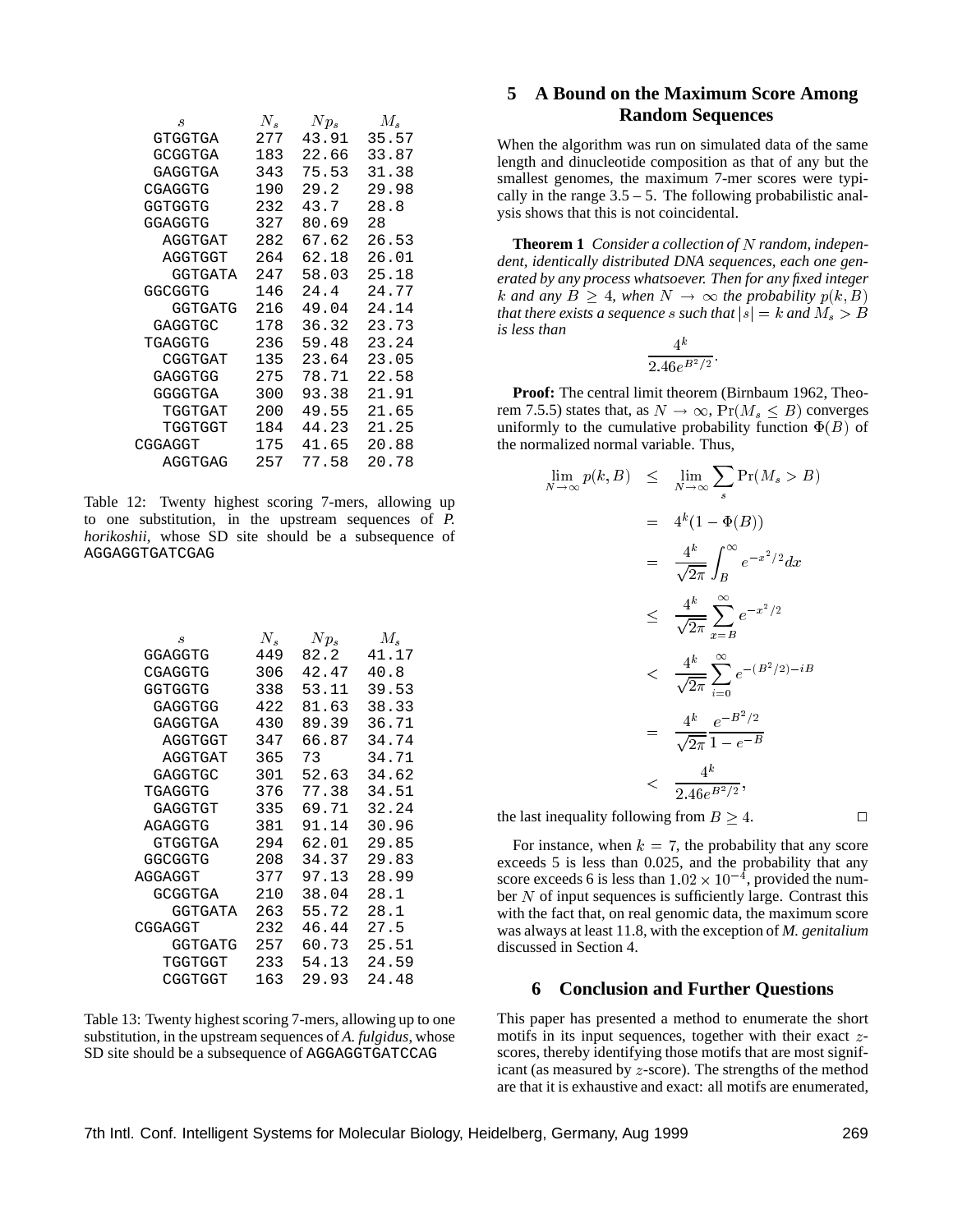| А      | C      | G      | т      | rel. entropy |
|--------|--------|--------|--------|--------------|
| 0.315  | 0.126  | 0.194  | 0.342  | 0.0262       |
| 0.262  | 0.109  | 0.382  | 0.232  | 0.0852       |
| 0.237  | 0.196  | 0.475  | 0.0876 | 0.28         |
| 0.566  | 0.0995 | 0.187  | 0.146  | 0.182        |
| 0.0537 | 0.0119 | 0.903  | 0.0308 | 1.46         |
| 0.0657 | 0.0418 | 0.864  | 0.0289 | 1.28         |
| 0.0706 | 0.0139 | 0.0677 | 0.848  | 1.07         |
| 0.0647 | 0.0318 | 0.827  | 0.0766 | 1.13         |
| 0.698  | 0.0358 | 0.1    | 0.163  | 0.443        |
| 0.211  | 0.0786 | 0.101  | 0.585  | 0.351        |
| 0.311  | 0.182  | 0.168  | 0.264  | 0.0149       |
| 0.293  | 0.152  | 0.19   | 0.276  | 0.00527      |
|        |        |        |        |              |

Table 14: Weight matrix composed from *M. thermoautotrophicum* upstream sequences matching the highest scoring 7-mers, allowing up to one substitution. The bold entries reflect the core GGTGAT.

and their <sup>z</sup>-scores are computed precisely. Thus, it does not suffer from being heuristic or ending in local optima. A resulting weakness of the method is that the algorithm is not efficient for longer and more complex motifs allowing multiple insertions, deletions, and substitutions.

There are a number of interesting problems and extensions raised by this research:

- 1. Devise a compelling method to combine the highest scoring sequences so as to produce a single motif, rather than a list of the sequences themselves. It is not difficult to construct a weight matrix from those upstream sequences that match some sequence in an alignment of the highest scoring sequences. For instance, for the *M. thermoautotrophicum* patterns of Table 11, such a weight matrix is shown in Table 14. The positions with relative entropy above 0.3 reflect the core GGTGAT. The problem with this representation is exactly that discussed in Section 2.2: there is no indication that this weight matrix corresponds to 1005 of the 1868 upstream sequences. A matrix derived from fewer but better conserved sequences would have a higher relative entropy and look more impressive, and one derived from more sequences would have a lower relative entropy and look less impressive.
- 2. Devise an efficient algorithm for accommodating longer patterns with proportionately more substitutions allowed. This requires avoiding the Markov chain construction of Section 3.1 for all but a small fraction of the patterns <sup>s</sup> that occur approximately in the input sequences.
- 3. Incorporate into the probability calculation a more accurate RNA binding model than simple substitutions, using the free energy rules (Lewin 1997).
- 4. Apply the method to other motif problems. Particularly appealing is the problem of finding transcription factor binding sites among genes suggested to be coregulated by expression level array experiments (Chu *et al.* (1998), van Helden *et al.* (1998), Roth *et al.* (1998)).

## **Acknowledgments**

I thank Steven Salzberg for posing the Ribosome Binding Site Problem to me, and for involving me in TIGR's search for SD sites in their *M. tuberculosis* project. Jason Hartline and Dick Hwang provided invaluable assistance both in the analysis and in the experimentation. I thank Shawn Cokus, Phil Green, Anna Karlin, Dick Karp, and Saurabh Sinha for a number of very helpful suggestions. Thanks to an anonymous referee for pointing out the paper by van Helden *et al.* (1998). This material is based upon work supported in part by the National Science Foundation and DARPA under grant DBI-9601046.

#### **References**

Alder, H. L., and Roessler, E. B. 1972. *Introduction to Probability and Statistics*. W. H. Freeman and Company, fifth edition.

Bailey, T. L., and Elkan, C. 1995. Unsupervised learning of multiple motifs in biopolymers using expectation maximization. *Machine Learning* 21(1–2):51–80.

Birnbaum, Z. W. 1962. *Introduction to Probability and Mathematical Statistics*. Harper and Brothers.

Chrysaphinou, O., and Papastavridis, S. 1990. The occurrence of sequence patterns in repeated dependent experiments. *Theory of Probability and Its Applications* 35(1):167–173.

Chu, S.; DeRisi, J.; Eisen, M.; Mulholland, J.; Botstein, D.; Brown, P. O.; and Herskowitz, I. 1998. The transcriptional program of sporulation in budding yeast. *Science* 282:699– 705.

Fargo, D. C.; Zhang, M.; Gillham, N. W.; and Boynton, J. E. 1998. Shine-Dalgarno-like sequences are not required for translation of chloroplast mRNAs in *Chlamydomonas reinhardtii* chloroplasts or in *Escherichia coli*. *Molecular and General Genetics* 257:271–282.

Fraenkel, Y. M.; Mandel, Y.; Friedberg, D.; and Margalit, H. 1995. Identification of common motifs in unaligned